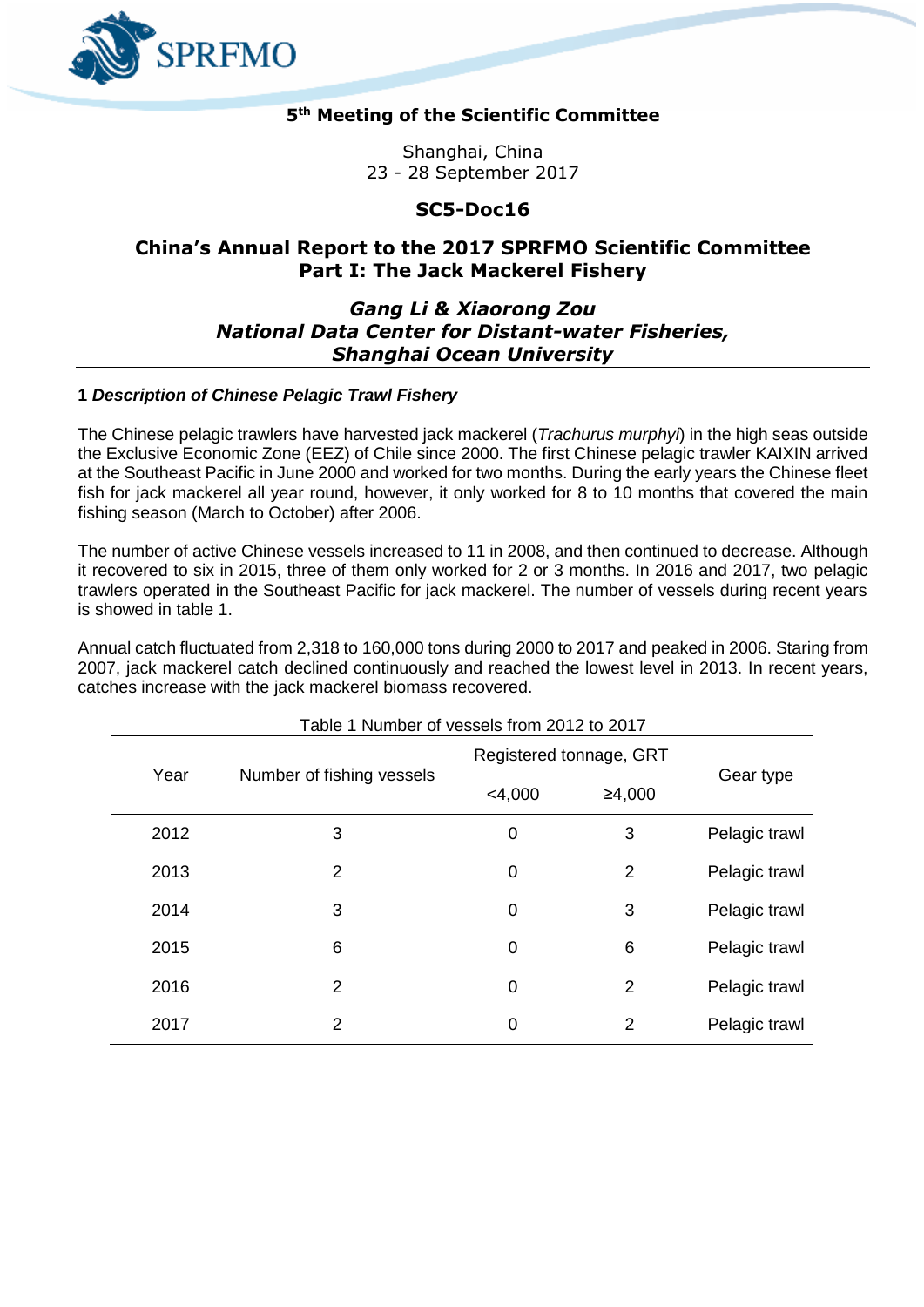# **2** *Catch, Effort and CPUE Summaries*

The Chinese trawl fishery targets jack mackerel with some by-catch being mainly chub mackerel (*Scomber japonicus*). Chub mackerel usually makes up a small fraction of the total catch. In 2016, 1,616 tons chub mackerel was caught which accounted for 7.41% of the total catches (21,824 tons).

Table 2 presents the summary of annual catch, fishing days, trawling hours and catch per fishing effort of the Chinese trawl fishery during the last 5 years. Catch, fishing days, as well as catch per fishing effort of the Chinese vessels increased in the previous five years. These increases are related to the increased biomass of jack mackerel.

Annual catch in 2016 was about 20 thousand tons and decreased obviously when compared catch in 2015, which might be due to the strong El Niño occurred in 2016. Up to the 31th day of July 2017 the two Chinese pelagic trawlers had caught about 12.9 thousand tons jack mackerel in 2017.

Fishing day or trawling hours based effort and the corresponding CPUEs presented similar trend with catch from 2011 to 2016 (Table 3). Effort and CPUE have continued to grow since 2013 and peaked in 2015, however, they both dropped in 2016. Contrary to 2015, fishing days and trawling hours declined by 23.5% and 14.6% respectively, and the two kinds of CPUEs dropped by more than 10 per cent.

|       |                  |                 | <u>_</u>                 |                           |                           |  |  |  |  |
|-------|------------------|-----------------|--------------------------|---------------------------|---------------------------|--|--|--|--|
| Year  | Catch in<br>tons | Fishing<br>days | Catch per day<br>in tons | Trawling time in<br>hours | Catch per hour<br>in tons |  |  |  |  |
| 2012  | 13,012           | 260             | 50                       | 3208.4                    | 4.1                       |  |  |  |  |
| 2013  | 8,329            | 177             | 47                       | 1893.2                    | 4.4                       |  |  |  |  |
| 2014  | 21,155           | 298             | 71                       | 3655.2                    | 5.8                       |  |  |  |  |
| 2015  | 29,180           | 362             | 81                       | 3704.4                    | 7.9                       |  |  |  |  |
| 2016  | 20,208           | 277             | 73                       | 3162.5                    | 6.4                       |  |  |  |  |
| 2017* | 1,2882           | 126             | 102                      | 1144.2                    | 11.3                      |  |  |  |  |

Table 2 Catch, effort and catch per fishing effort of the Chinese fishing fleets over the period of 2012-  $2017$ 

Note: The total catch of jack mackerel was 12,882 tons through July 2017.

Monthly catches of jack mackerel in the last five years is shown in Figure 1. The second and third quarter was the main fishing seasons during 2014-2016 and there was no fishing activity either in the first or the last two months. Jack mackerel catches in 2016 increased from the beginning of the fishing season and reached the highest value in May and then decreased sharply, however the highest catches were taken in June 2015 and in July 2014 respectively. Overall, catches in the second and third quarter of 2016 were less than that of 2015. Although catches in the fourth quarter of 2016 increased relative to 2015, the Chinese trawlers stopped fishing in September 2015 because the cumulative catches reached the quota.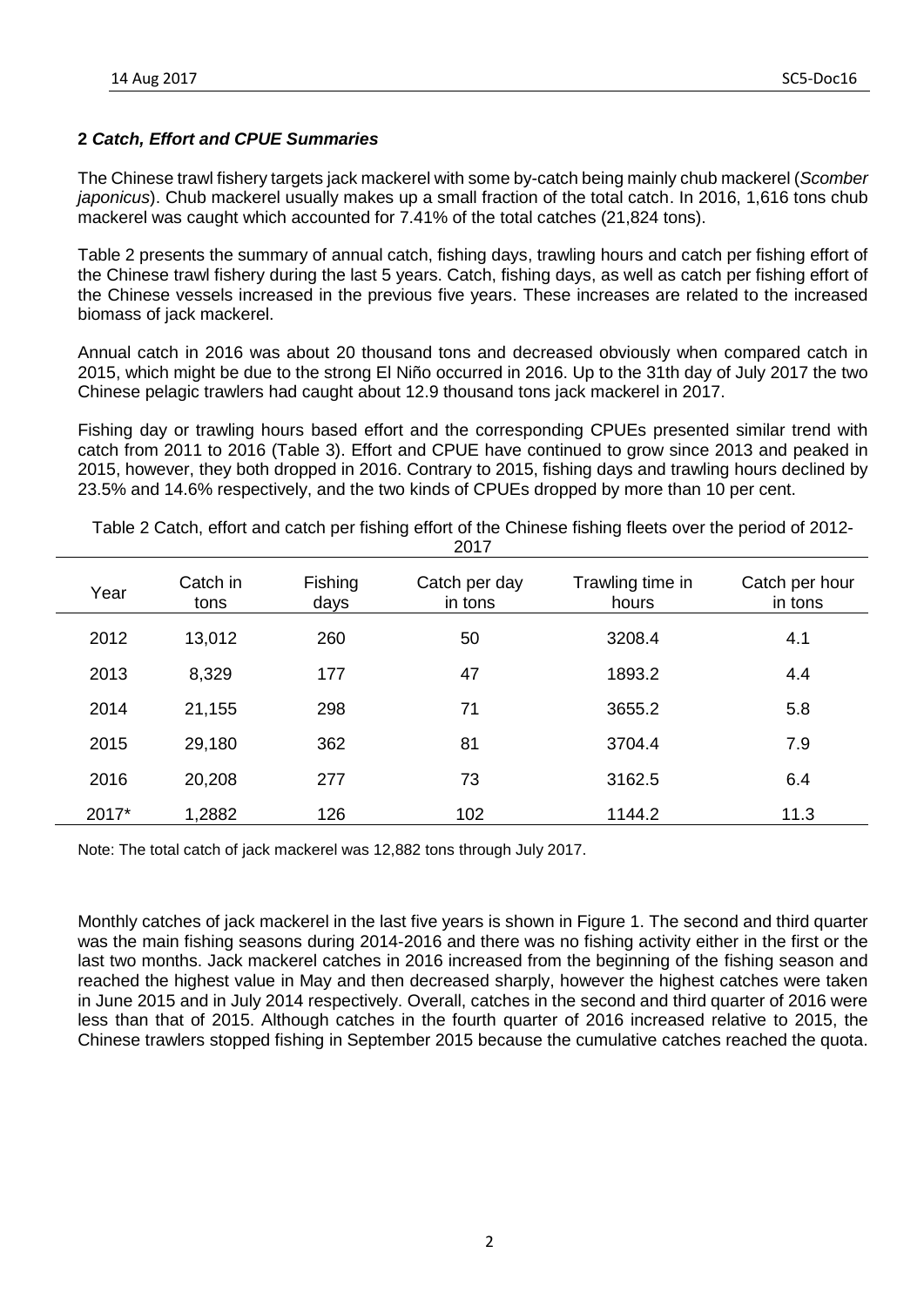

Figure 1. Monthly catches of jack mackerel by the Chinese trawling vessels during 2012-2016.



Figure 2. Monthly CPUE of the Chinese trawl fishery during 2012-2016.

Monthly CPUE fluctuated between to 1.1 (February 2015) to 9.4 ton per hour (Jun 2014). The trend in was different obviously with the CPUE trends of the next four years, in which higher CPUEs appeared from March to July and then dropped rapidly.

Nominal CPUE were standardized by generalized additive model (GAM) and the estimated Year Effect (exponential transformed) was used as abundance index for jack mackerel (Li, 2012). Catch data in 2016 were input to the database to update the CPUE standardization, but an environmental factor, sea surface height (SSH), was removed from the GAM because SSH data are not available in 2016. There were some small difference between the new standardized CPUE series (2017 update) and the old one (2016 update). The latest update standardized CPUE indicate that CPUE in 2016 was lower than in 2015 (Figure 3).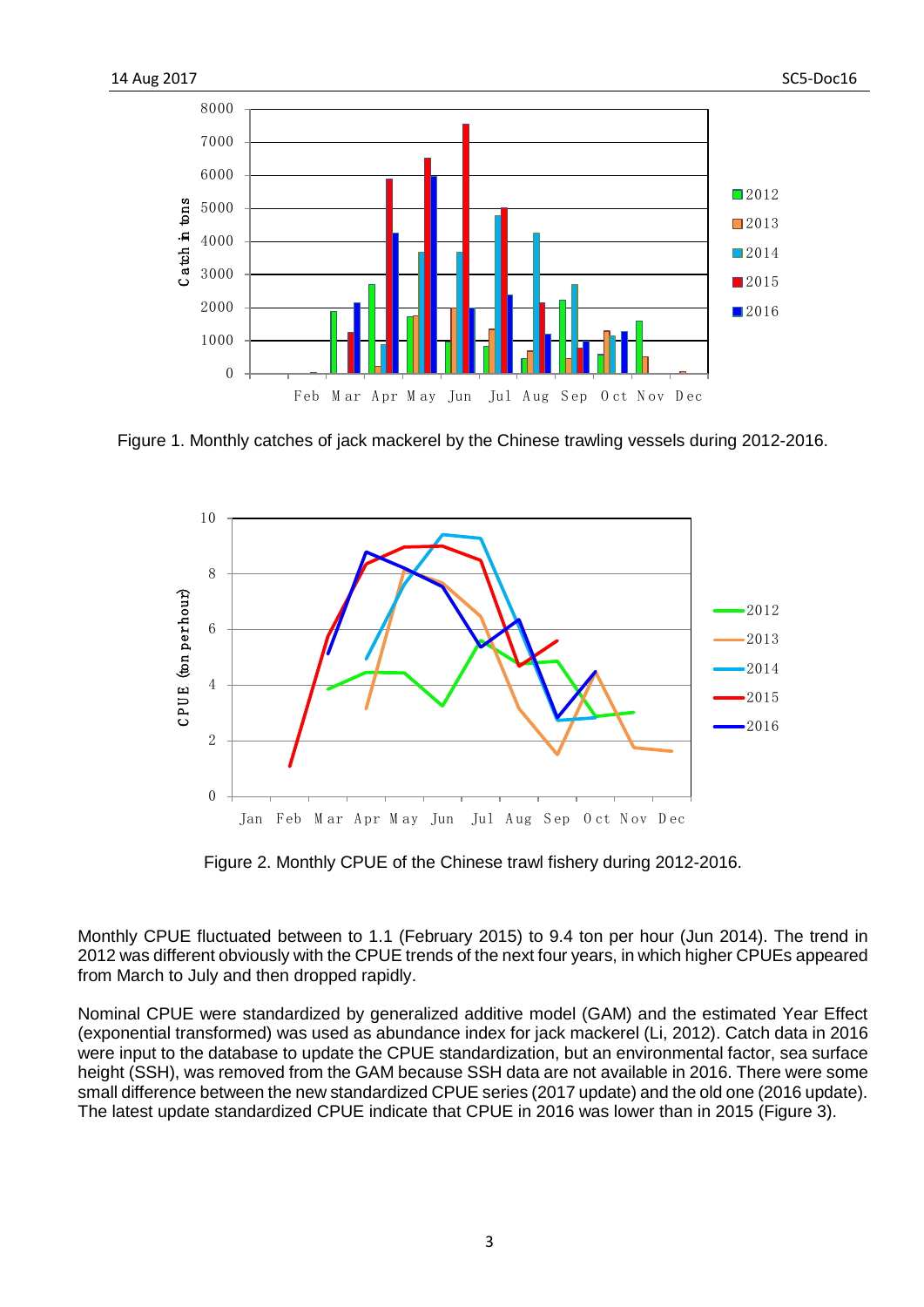

Figure 3. Standardized CPUE of Jack mackerel during 2001-2016.

Monthly catch distribution in 2016 derived from the tow-by-tow information was presented in Figure 4. Catch geographical distributions of 2015 were also showed for comparison in Figure 5. The catches in 2016 as well as 2014 were distributed along west of Chilean EEZ in most months except March, but further east than 2015. Over time the Chinese fishing vessels moved from south-central Chile to northern Chile, however, the catch and effort in the south area in 2016 decreased compared to 2015, whereas they increased significantly in the north in 2016. These trawlers had moved to north in August 2016, a month earlier than 2015, and worked till the end of 2016 fishing season.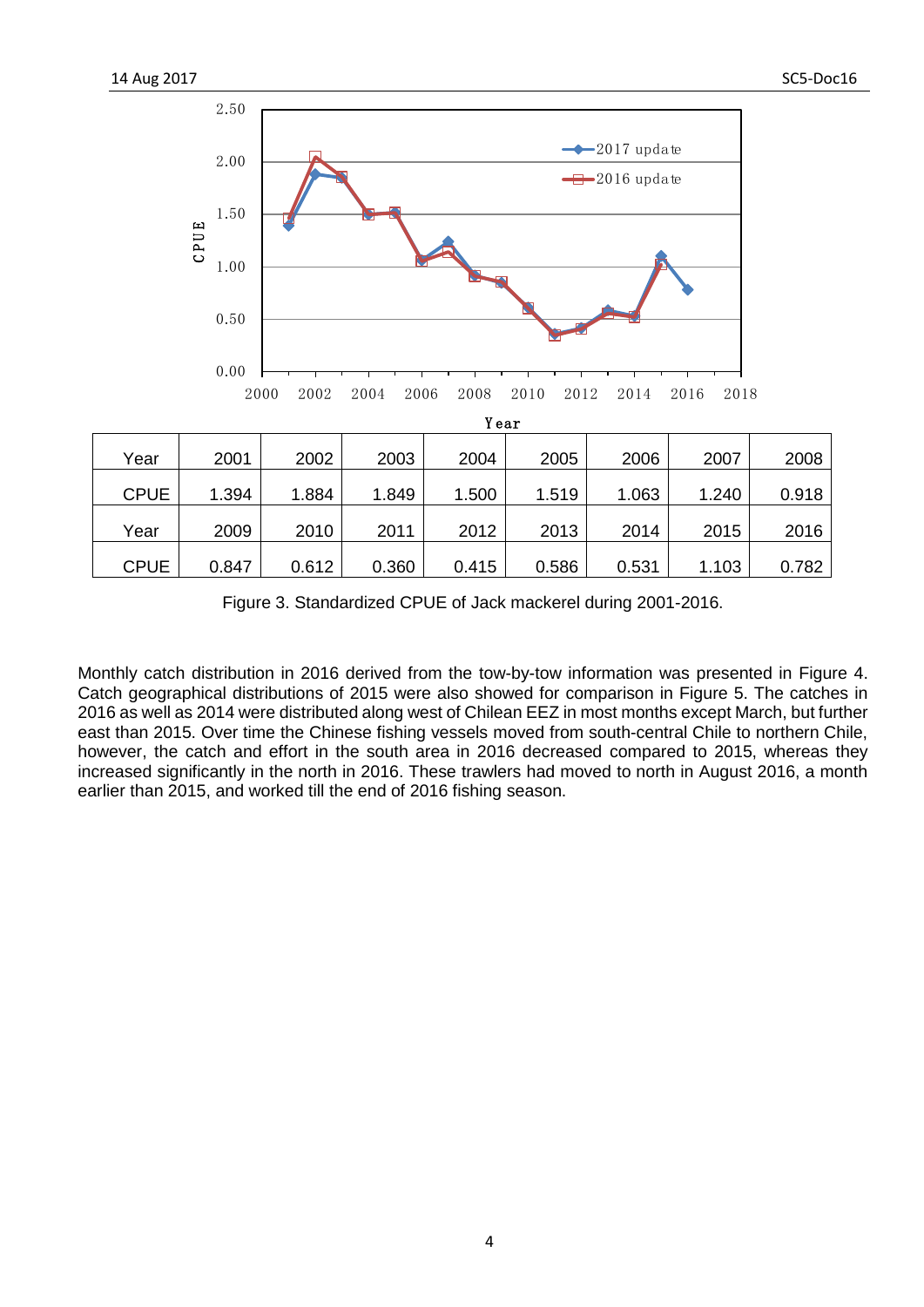

Figure 4. Monthly catch distributions by the Chinese fleets in SPRFMO area in 2016.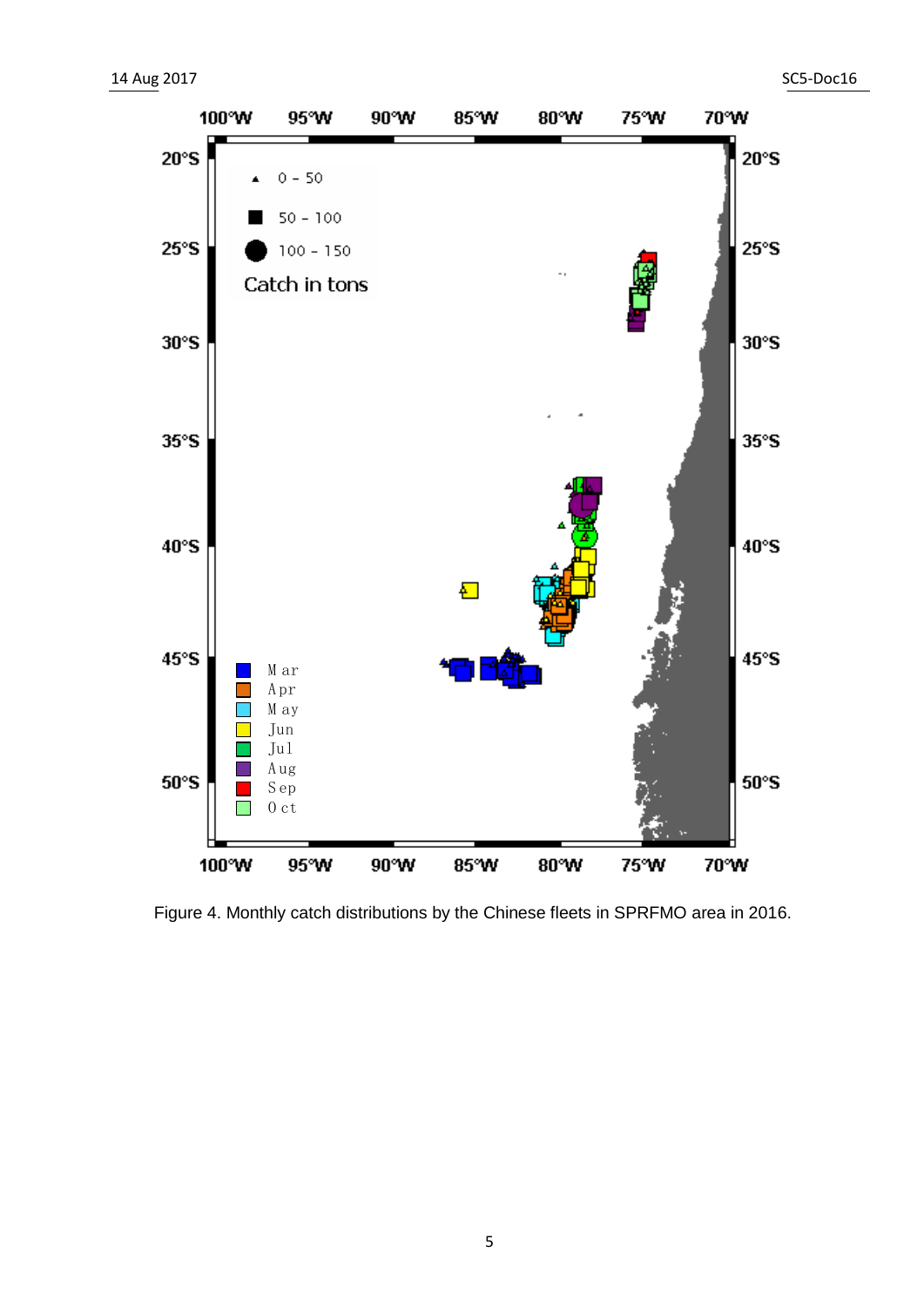

Figure 5. Monthly catch distributions by the Chinese fleets in SPRFMO area in 2015.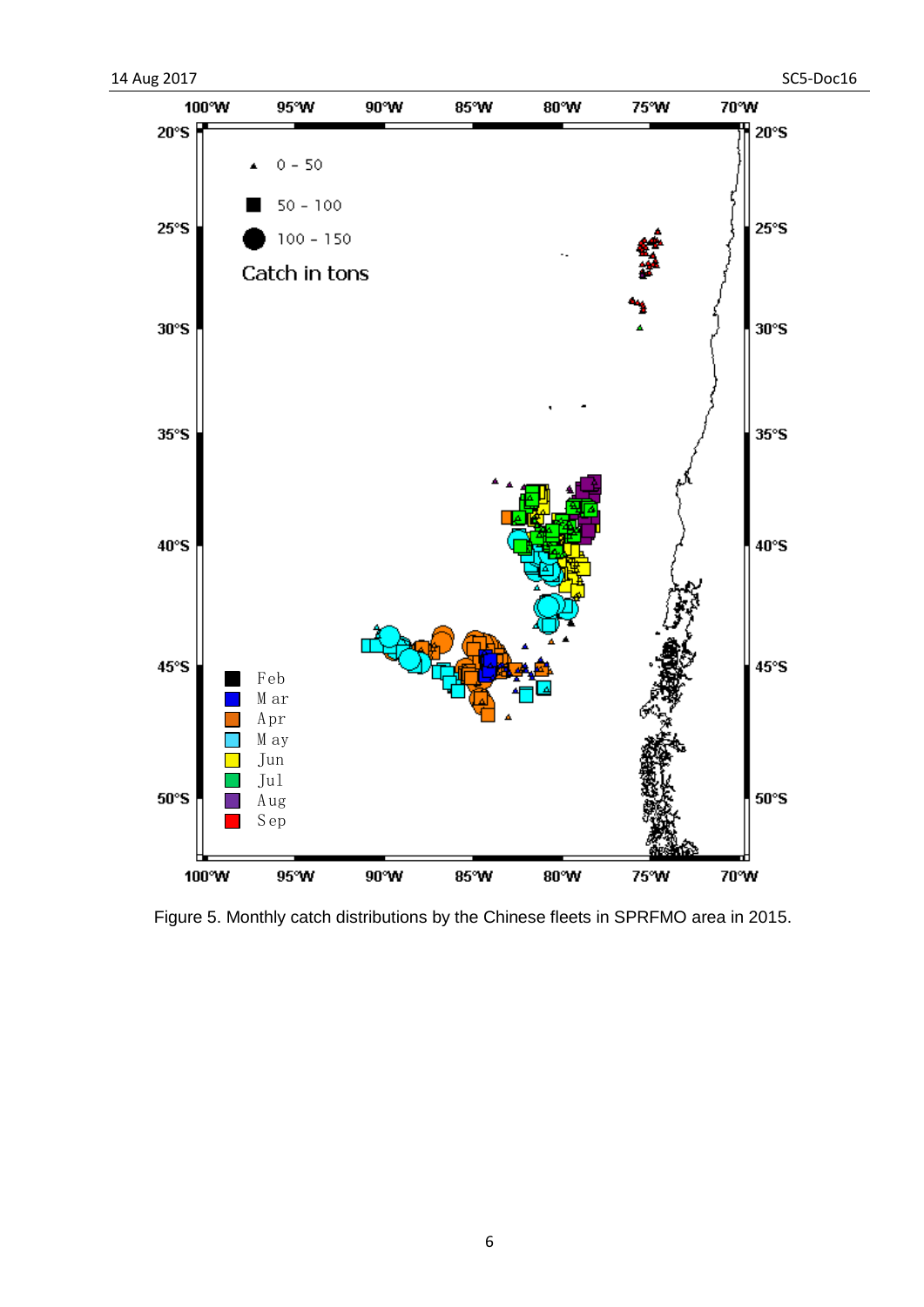

Figure 6. Catch distribution (1°×1°) by the Chinese fleets in SPRFMO area in 2014

## **3** *Fisheries Data Collection and Research Activities*

Two types of fisheries data are collected for jack mackerel, the logbook data and scientific onboard observed data. Catch data collection were carried out in 2000, in which the Chinese trawlers began to fish jack mackerel in the South East Pacific. The Chinese trawlers were requested to supply the fishing log books and report the monthly catch statistics. Fisheries data from the log books include names of trawlers, start and end locations and time (date and UTC time) of each tow, catch of jack mackerel and other bycatch species etc. In 2016, a total of 500 recorders of tow-by-tow information were collected.

Observer data collected are usual biological information such as fork length, weight, sex, maturity stage, stomach fullness etc. Because only one observer was available and deployed in 2016, observer data collection was limited. The observer boarded KAI FU HAO on March 5 and stared his work until October 29. A total of 112 fishing days and 134 tows were observed, which account for 22.4% of the total fishing days.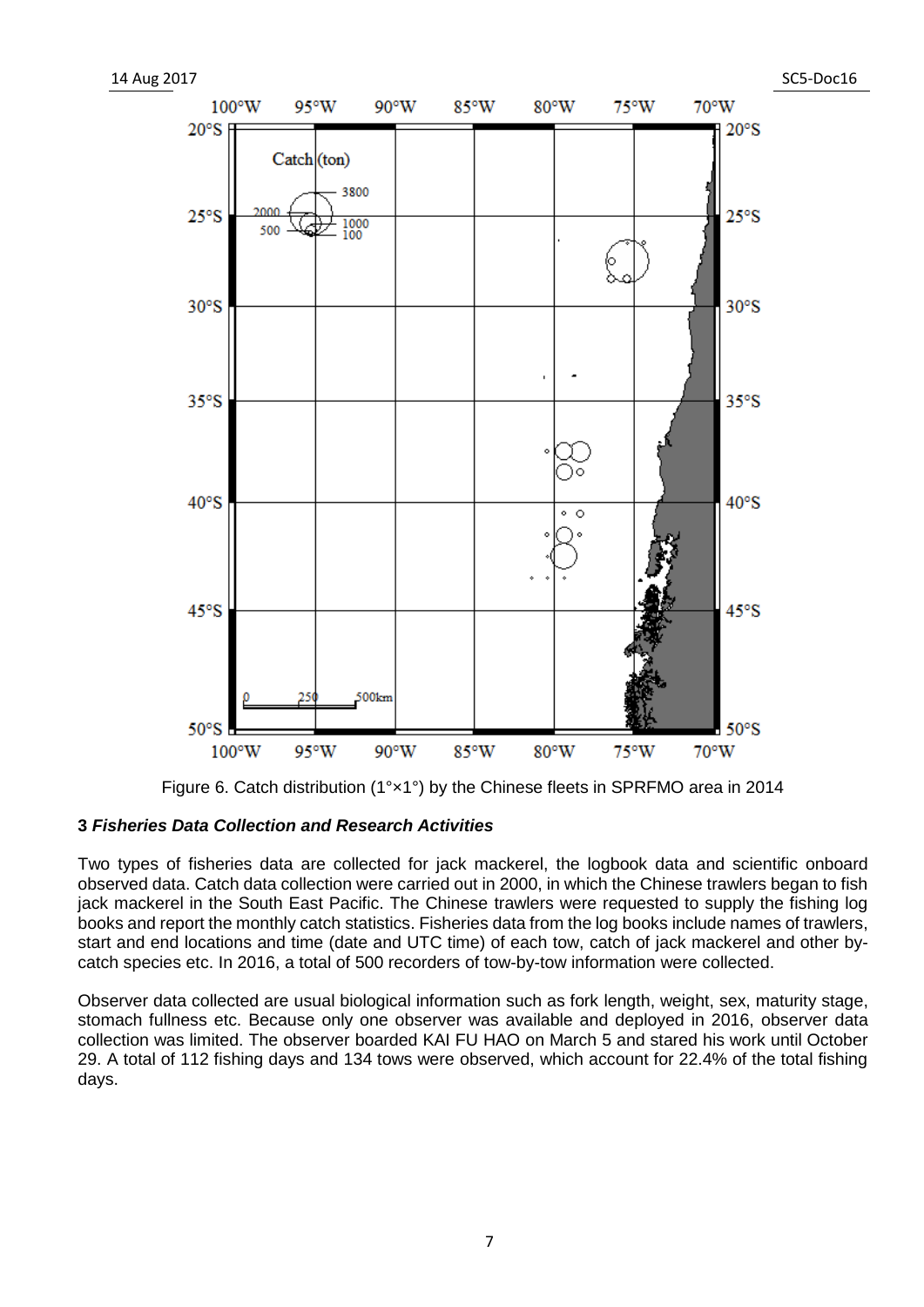## **4** *Biological Sampling and Length Composition of Catches*

The observer measured 665 jack mackerel for fork length and determined the sex by examining the gonads. Information about sampling location and time were also recorded.

Fork length ranged from 20 to 44 cm in 2016, and the dominant size was 30-34 cm, followed by 26-28 cm (Figure 7). Compared with the historic length composion, it can be seen that the ratio of the small fish with fork length less than 27 cm was higher in 2016 while the percentage of big fish with fork length more than 40cm was lower. The number of jack mackerel measured in 2016 was less than that in 2015, but the sampling area and time covered the whole fishing area and season, especially for the northern area, which explained why the percentage of younger age jack mackerel was higher in 2016 (Table 4).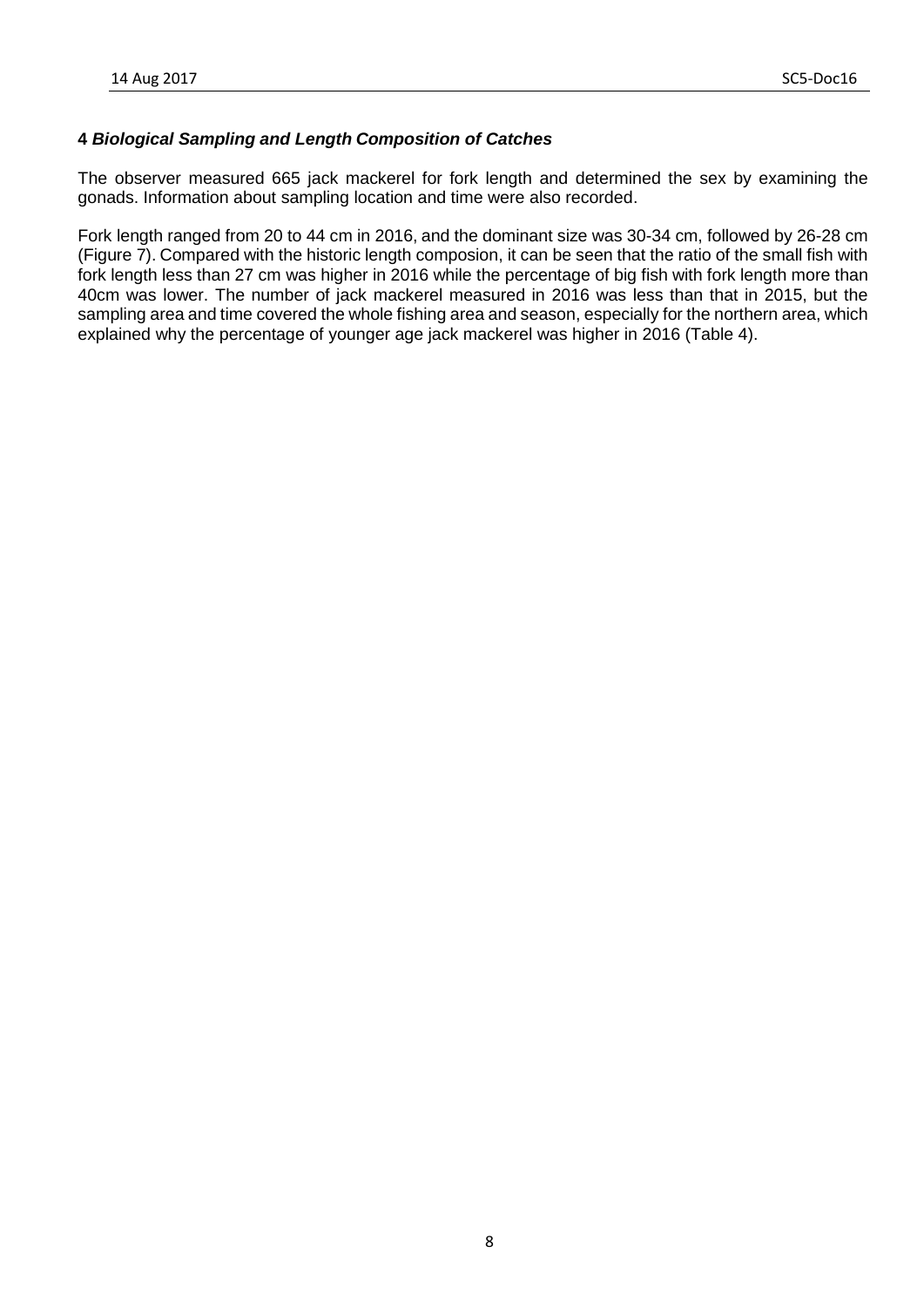

Figure 8 Fork length frequencies of jack mackerel sampled in 2011-2016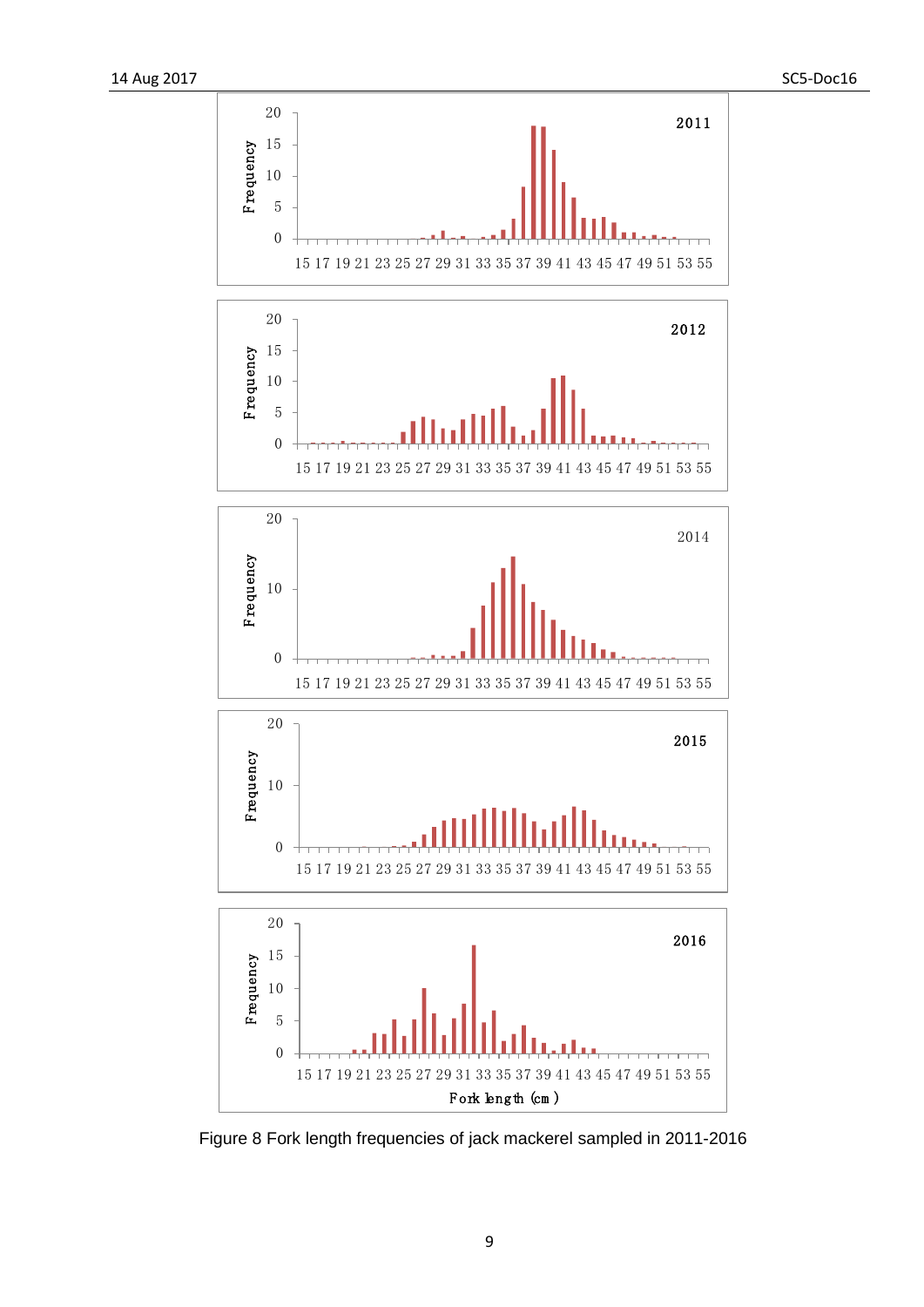## **5** *Ecosystem Approach Considerations*

The observer inspected whether the trawlers installed the bird scaring lines when operating. In 2016, all the Chinese vessels are equipped bird scaring lines (Figure 9a and b). No birds were found in the net and no collisions were observed.



Figure 9a. Bird scaring lines attached to the stern of KAI FU HAO



Figure 9b Bird scaring lines attached to the starboard side of KAI FU HAO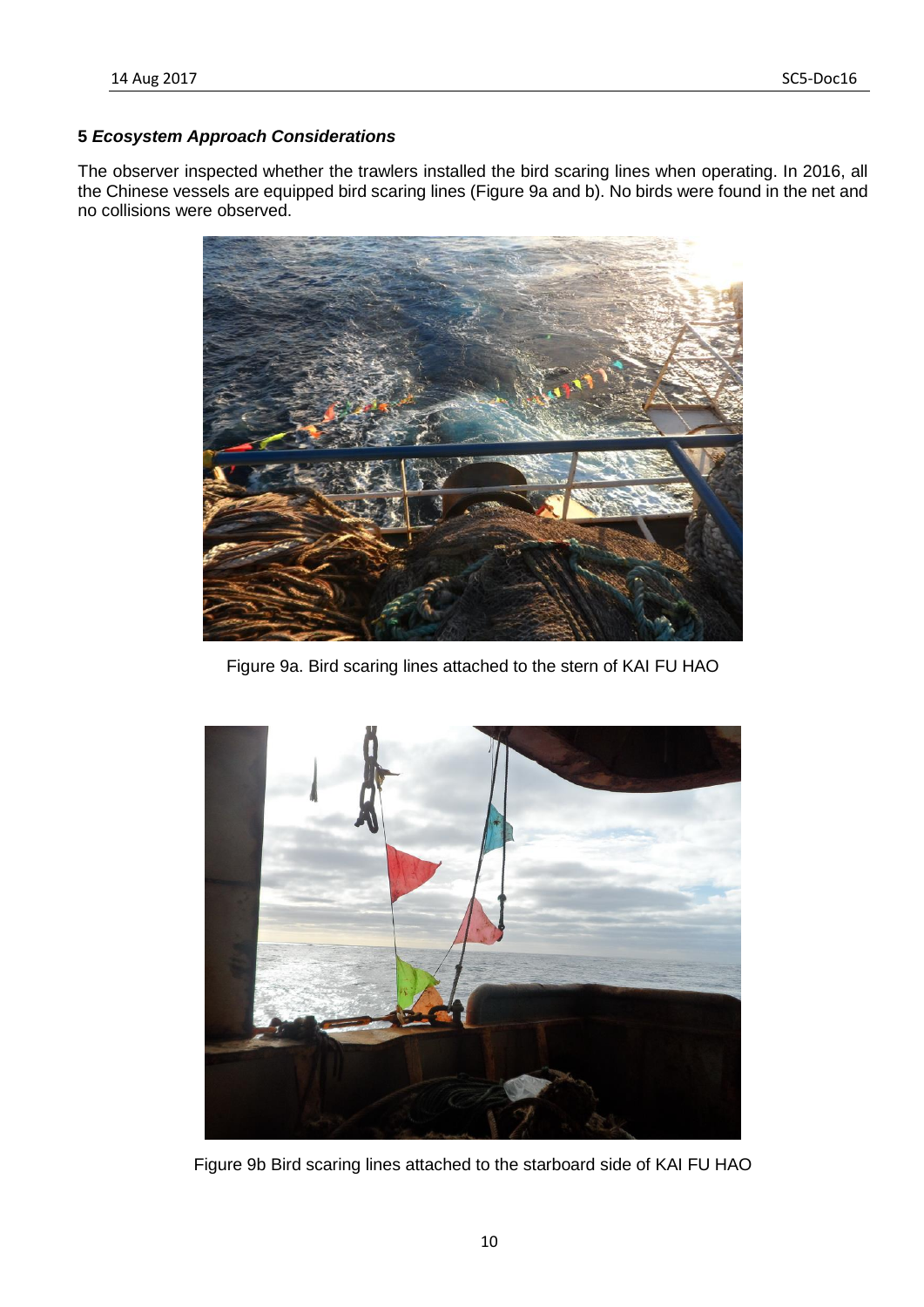#### 14 Aug 2017 SC5-Doc16

#### **6** *Observer Implementation Reports*

In 2015, National Data Center for Distant-water Fisheries, located at Shanghai Ocean University, was formed to take the full responsibility for fishery data collection and national observer programme, China Distant-water Fishing Observer Programme. This programme is financed by the government, and organized by Shanghai Ocean University's College of Marine Science structurally. The programme concentrates on placing observers on pelagic trawlers and concerned about collecting data for science.

Trainers of China Distant-water Fishing Observer Programme are from the highly qualified personal teaching at the College of Marine Science at the Shanghai Ocean University. All have been observers in the past and also have other qualifications of expertise.

Observers require at least high school pass as a minimum to be eligible. Actually the employed observers are generally graduate students from College of Marine Science. The training courses include four parts mainly as follow:

- a) Fisheries management and CMMs of SPRFMO;
- b) Techniques of data collection, sampling, measuring;
- c) Knowledge of navigation and communication devices operation;
- d) Safety on the sea.

The safety course consists including First Aid, Fire drill, Pollution Prevention, Lifeboat training, and other sea safety issues. All crew and observers per Chinese regulations must have this certificate to board a vessel going to sea. Sea Safety training course takes approximately two weeks. The Certificate received by the observers on their successful completion of all training course is issued by the Government.

There were two Chinese trawlers operated in the Convention Area in 2016. According to the plan, an observer was placed on KAIFU HAO and worked for the whole fishing season to ensuring representative coverage and sampling data.

Based on the CMM4.02 about data standards and observer data template, information about KAIFU HAO and observers, fishing activity data, and biological data for jack mackerel were collected. Furthermore, the observer also collected photos of bird scaring lines equipped on the trawler. The biological data included fork length, sex, and maturity, but otoliths and stomach were not sampled. No seabirds, mammals, reptiles and other species of concern were caught and observed during the fishing operation.

Only one observer was employed and placed on the Chinese trawler in the last two years, which lead to some difficulties in data collection, especially for biological sampling and measurement. In addition, recruiting undergraduate and graduate students major in fisheries sciences as observers has become increasingly difficult. In view of this situation, China Distant Water Fishing Observer Programme has taken steps to expand the sauce of observers, for example cooperating with other colleges and vocational schools. Two observers from Qingdao Marine Technology College have been placed on a Chinese trawler<br>this year.<br>
Table 4 Quarterly fork length frequency data of Jack Mackerel in 2016<br>
Quarter 20 21 22 23 24 25 26 27 28 29 this year.

| this year.     |    |    |    |                |    |    |    |                                                                       |    |    |    |    |    |     |     |     |     |     |    |    |    |    |    |    |                |    |       |
|----------------|----|----|----|----------------|----|----|----|-----------------------------------------------------------------------|----|----|----|----|----|-----|-----|-----|-----|-----|----|----|----|----|----|----|----------------|----|-------|
|                |    |    |    |                |    |    |    | Table 4 Quarterly fork length frequency data of Jack Mackerel in 2016 |    |    |    |    |    |     |     |     |     |     |    |    |    |    |    |    |                |    |       |
| Q uarter       | 20 | 21 | 22 | 23             | 24 | 25 | 26 | 27                                                                    | 28 | 29 | 30 | 31 | 32 | -33 | -34 | -35 | -36 | -37 | 38 | 39 | 40 | 41 | 42 | 43 | 44             | 45 | Total |
|                |    |    |    |                |    |    |    |                                                                       |    |    |    |    |    |     |     |     | h.  |     | h  |    |    |    |    | 6. | $\mathfrak{h}$ |    | 75    |
| $\overline{2}$ |    |    |    |                |    | 6  | 13 | 21                                                                    | 10 | 6  | 15 | 25 | 62 | 24  | 26  |     | 12  | 22  | 8  |    |    |    |    |    |                |    | 270   |
|                |    |    | 13 | 15             | 22 | 8  | 16 | 26                                                                    | 13 |    | 16 | 19 | 28 |     | h   | 5   |     |     |    |    |    |    |    |    |                |    | 210   |
| 4              |    |    |    | $\mathfrak{h}$ |    |    | h  | 20                                                                    | 18 | 10 |    |    | 13 |     |     |     |     |     |    |    |    |    |    |    |                |    | 110   |
| Total          |    |    | 21 | 20             | 35 | 18 | 35 | 67                                                                    | 41 | 19 | 36 | 51 |    | 32  | 44  | 13  | 20  | 29  | 16 |    |    | 10 | 14 | h. | 5              |    | 665   |
|                |    |    |    |                |    |    |    |                                                                       |    |    |    |    |    |     |     |     |     |     |    |    |    |    |    |    |                |    |       |